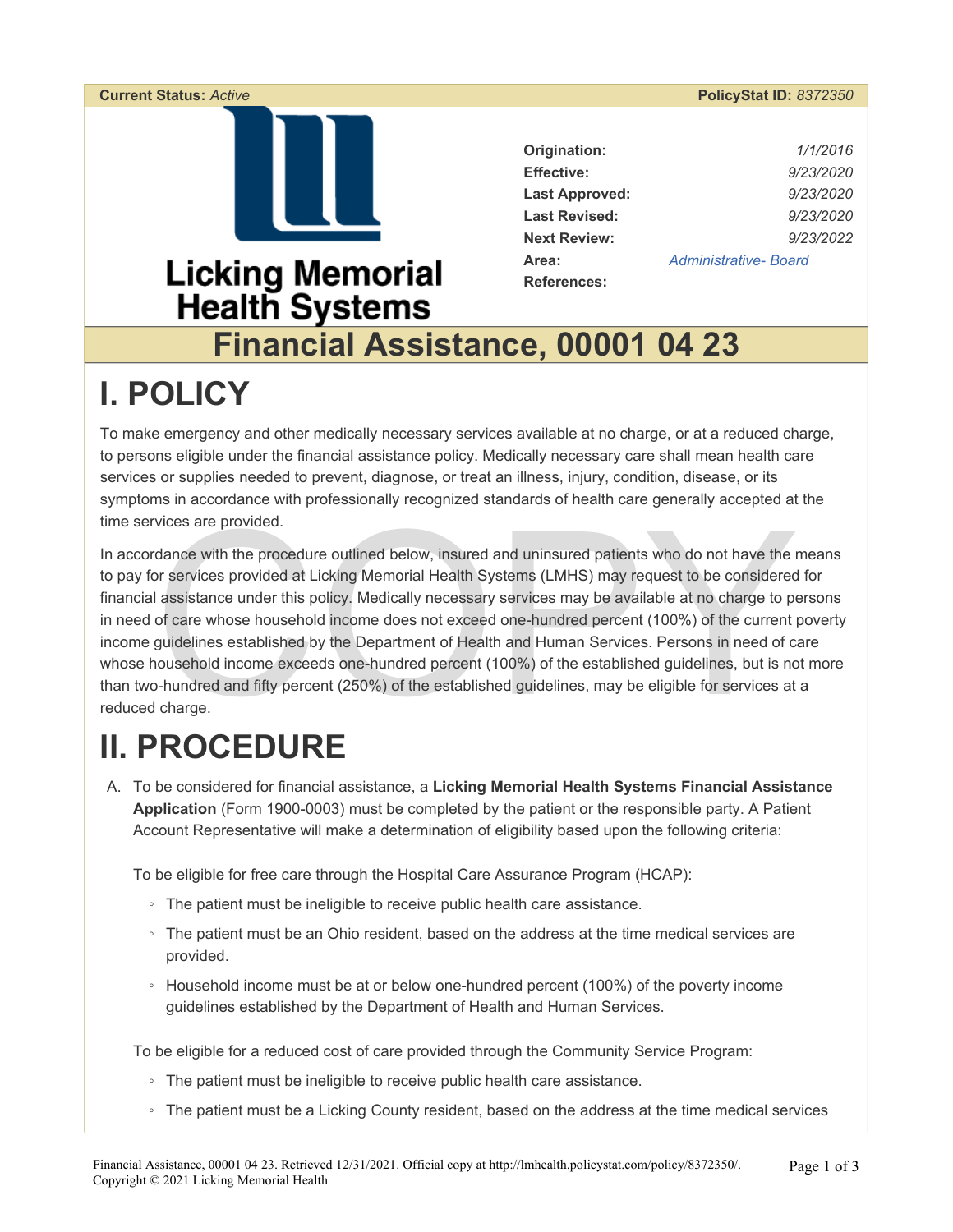are provided.

◦ Household income may be up to two-hundred and fifty percent (250%) of the poverty income guidelines established by the Department of Health and Human Services.

Patients eligible for financial assistance under the policy will receive assistance according to the following sliding scale:

| <b>Annual Family Income</b> | <b>Amount of Discount</b> |
|-----------------------------|---------------------------|
| Less than 100% FPG          | 100%                      |
| 100% - 150% FPG             | 80%                       |
| 150% - 200% FPG             | 50%                       |
| 200% - 250% FPG             | 45%                       |

- Helming the beginning and change dates of the period in which the family income was zero and it defined the control of the plication or on a separate sheet of paper. Applications must be received in our office no later tha B. A family's gross income for three (3) months and twelve (12) months prior to the date(s) of service will be used to determine eligibility. The signature of the applicant attesting to the accuracy of the information contained on the financial assistance application may serve as income verification. If an applicant states the family income was zero a *Voucher of Unemployment and/or Zero Income for Financial Assistance Application (Form 1900-0003)* should be completed. In the absence of this form, a brief explanation containing the beginning and ending dates of the period in which the family income was zero and a statement of how the applicant is meeting their living expenses may be written on the back of the application or on a separate sheet of paper. Applications must be received in our office no later than 3 years from the date of service.
- C. For financial assistance purposes, "family" is defined as the patient, the patient's spouse (regardless of whether they live in the home), and all of the patient's children under the age of 18 (natural or adoptive) who live in the patient's home.
- D. Upon completion of the application, a determination of eligibility will be made and supplied to the applicant. Each approved application for outpatient services will remain valid for ninety (90) days from the original date of service. Each inpatient admission requires a new application.
- E. If payment in full is not possible after discounts are applied, LMHS financial guidelines will be followed to establish a payment plan.
- F. In the event of non-payment of a balance owed by the patient or responsible party, the actions taken by LMHS may include collections action and reporting to credit agencies.
- G. For a list of physician groups or other entities who are covered by this financial assistance policy, please refer to Appendix A.

## **APPENDIX A**

#### **Physician Groups that are covered under the Financial Assistance Program:**

Licking Memorial Health Professionals Acute Inpatient Rehabilitation Licking Memorial Health Professionals Addiction Medicine Licking Memorial Health Professionals Allergy & Asthma Licking Memorial Health Professionals Anesthesiology Licking Memorial Health Professionals Behavioral Health Licking Memorial Health Professionals Dermatology Licking Memorial Health Professionals Emergency Medicine